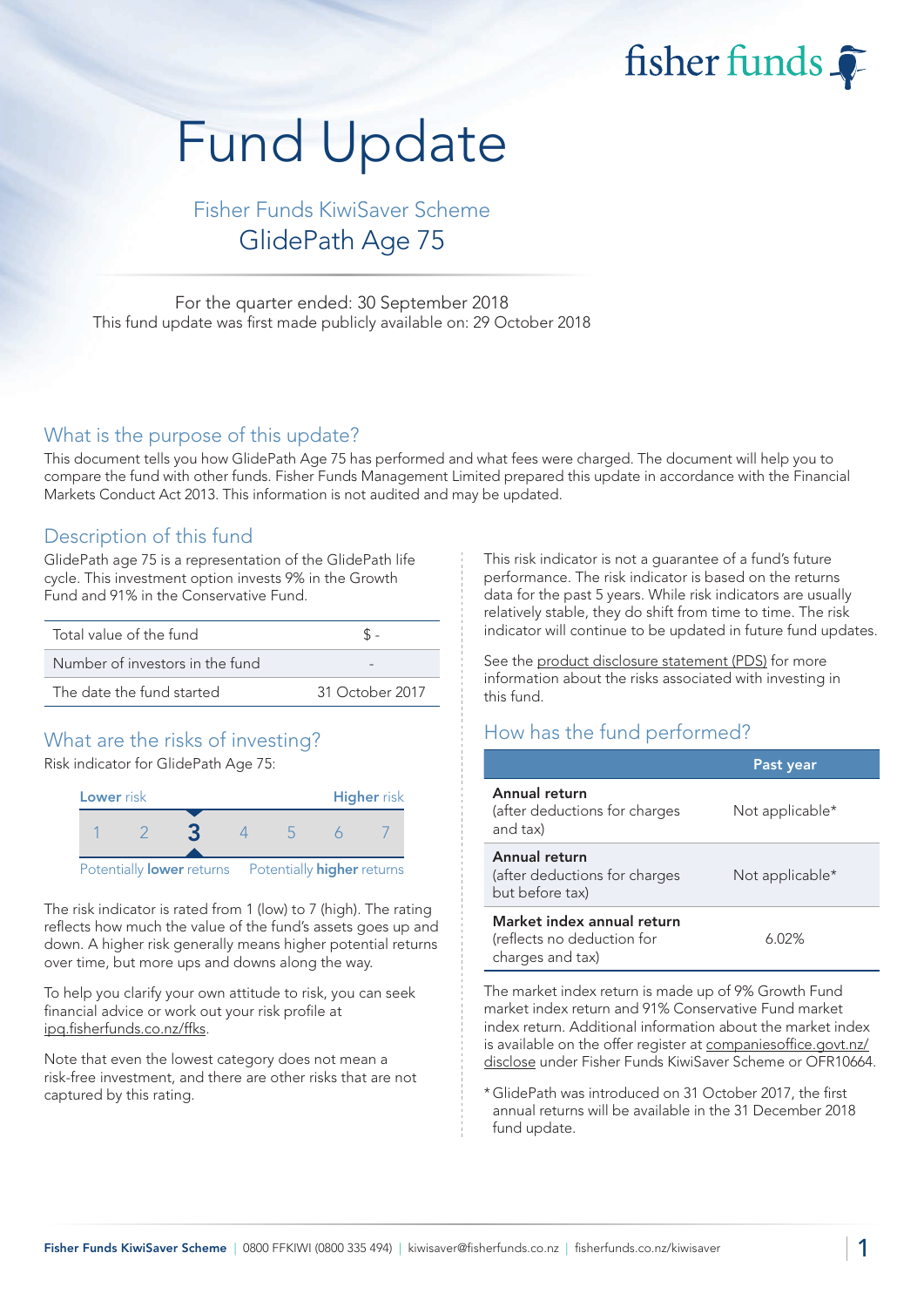# What fees are investors charged?

Investors in GlidePath Age 75 are charged fund charges that include GST. In the year to 31 March 2018 these were:

|                                                       | % of net asset value   |
|-------------------------------------------------------|------------------------|
| <b>Total fund charges</b>                             | 1.02%                  |
| Which are made up of:                                 |                        |
| <b>Total management and</b><br>administration charges | 1.02%                  |
| Including:                                            |                        |
| Manager's basic fee                                   | 0.85%                  |
| Other management and<br>administration charges        | 0.13%                  |
| Total performance-based fees <sup>1</sup>             | 0.04%                  |
| Other charges:                                        | \$ amount per investor |
| Annual membership fee                                 | \$36                   |

Small differences in fees and charges can have a big impact on your investment over the long term.

# Example of how this applies to an investor

Sarah had \$10,000 in the fund at 31 October 2017 and did not make any further contributions. At 30 September 2018, Sarah received a return after fund charges were deducted of \$411 (that is 4.11% of her initial \$10,000). Sarah also paid \$33 in other charges. This gives Sarah a total return after tax of \$378 for the period.

# What does the fund invest in?

## Actual investment mix

This shows the types of assets that the fund invests in.



### Target investment mix

This shows the mix of assets that the fund generally intends to invest in.



#### Currency hedging

The currency hedge ratios for each asset class (hedged into NZD) are:

|                                    | <b>Benchmark</b> | Actual as at 30 September 2018 |
|------------------------------------|------------------|--------------------------------|
| International fixed interest       | 100%             | 98.9%                          |
| Australian equities                | 70%              | $67.2\%$                       |
| International equities             | 50%              | 43.8%                          |
| Listed property (overseas portion) | 70%              | 70.0%                          |